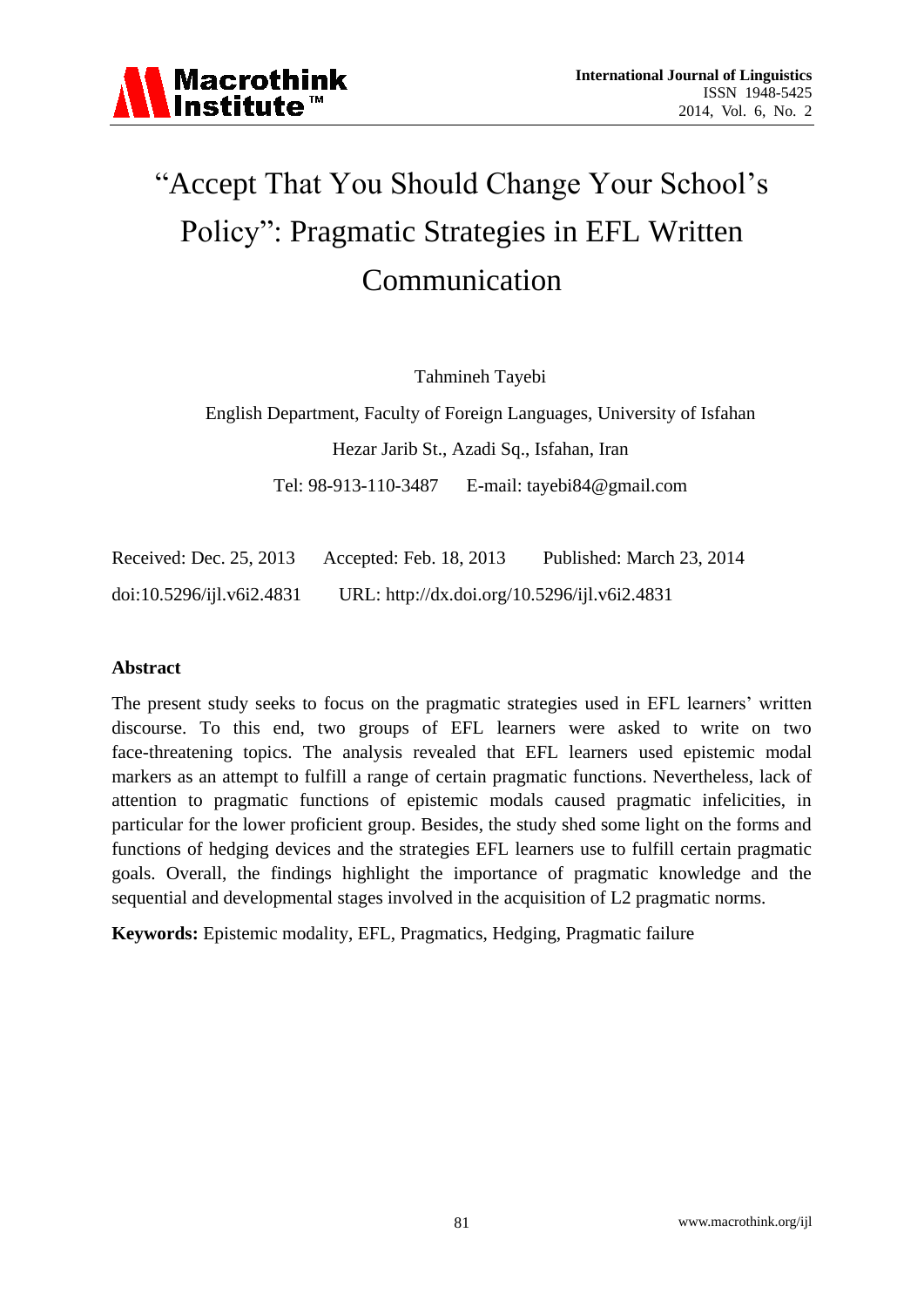

# **1. Introduction**

Writing to an authoritative figure or a person with high social status requires pragmatic knowledge which includes, among others, awareness of politeness strategies. Should this letter be written in a second language, the pragmatic competence will include ''the critical language awareness of how discourse shapes and is shaped by power relations, identity, and ideologies in the target culture" (Chen, 2006, p.36).

Acquiring an effective knowledge of pragmatic aspects of the second language is now considered as a significant facet of the second language learning process (Haugh, 2007). In this regard, the importance of pragmatic knowledge in avoiding pragmatic failure in second language writing has long been highlighted by researchers working in the field (see, for example, Chen, 2010; Hinkel, 2009; Hyland, 1994; Hyland & Milton, 1997; Parvaresh et al., 2012). One important way to achieve pragmatic success in writing is the right manipulation and use of epistemic devices.

Modals are important features of second language writing because inappropriate use of modal markers can cause pragmatic infelicities that lead to failure in conveying the intended illocutionary force or politeness value (Blum-Kulka et al., 1989). In this respect, the present study is a small step in this direction trying to analyze the pragmatic success and failure of EFL learners in using epistemic modal markers. In fact, the study seeks to answer the following research questions:

- 1) What are the pragmatic functions of the epistemic modal markers that EFL learners use in their formal and informal writing?
- 2) What are the pragmatic strategies that EFL learners use to achieve certain illocutionary goals?
- 3) What are the most common pragmatic errors in EFL learners' writing?
- 2. Epistemic Modality and Hedging

Very few studies have addressed the use of modal markers in L1 or L2 writing, "with a likely exception of their uses as hedges, qualifiers, or markers of (un)certainty" (Hinkel, 2009, p. 672). Epistemic modals have a range of textual and pragmatic functions and are often employed to "mark evidentiality, possibility and likelihood, strategic vagueness, and politeness in discourse" (Hinkel, 2009, p. 672). However, the pragmatics of epistemic modality is often equated with what is frequently referred to in the literature as 'hedging' (Chen, 2010; Holmes, 1990; Milton & Hyland, 1999; Vázquez & Giner, 2008; Vold, 2006).

Hyland (1998a, p. 2) has emphasized the link between hedging and epistemic modality by stating that "the writer or speaker's judgments about statements and their possible effects on interlocutors is the essence of hedging, and this clearly places epistemic modality at the center of our interest." Furthermore, Hyland (1998b, p. 5) believes that "items are only hedges in their epistemic sense, and only when they express uncertainty."

Linguistically speaking, hedges can take many forms of manifestation common among which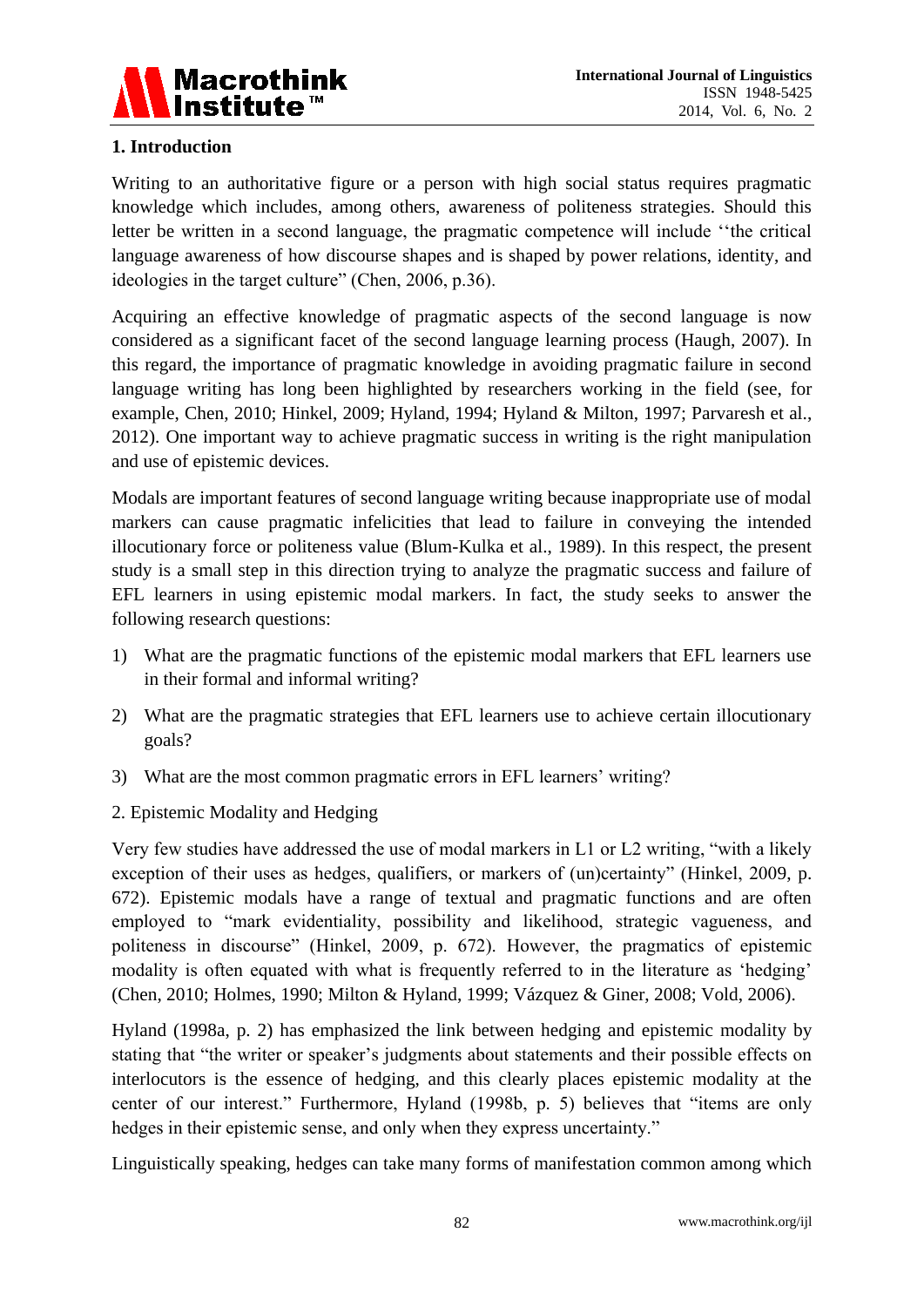

are epistemic modal auxiliaries. Hinkel (2009) notes that the uses of possibility and ability modals, such as *can, may, might, could*, and *to be able* to in written discourse, contribute to the broad range of syntactic and lexical means of hedging. Other common devices include words like *perhaps, I guess*, *may be, quite,* and *sort of.* "Prosody, tag questions, verbal fillers and hesitation markers also function as hedges when they are used to attenuate the strength of an utterance" (Hyland, 1998a, p.3).

Pragmatically speaking, hedges are used to serve a number of functions. They qualify the writer's commitment to a proposition (Vande Kopple, 1985), mark arguments as provisional, tentative or indeterminate, signal uncertainty or reluctance to present propositional information categorically, show uncertainty about the truth of an assertion (Crismore et al., 1993), withhold commitment to propositions and open dialogue (Hyland, 2005) and mitigate the illocutionary force of an utterance for the sake of politeness (Holmes, 1990). In this respect, Brown and Levinson (1987) view hedges as features of negative politeness and consider them as devices that are used to "soften face-threatening acts of suggesting and criticizing by blurring the speaker's intent" (p. 117).

Likewise, as Hinkel (2009) argues, the culturally-determined uses of modals as hedges and politeness devices are requisite in any act of writing because cases appear where the author and the reader may not share the same cultural or social norms and expectations. Therefore, the ability to pragmatically develop a correct piece of writing in L2 is important because of the differences in wiring conventions of the writer's L1 and L2. Markkanen and Schroeder (1997) propose that L2 writers need to become familiar with how to employ modals to project politeness in written discourse because being imprecise and appearing polite in formal writing is described by culturally and socially determined conventions.

Kasper and Schmidt (1996) believe that what is needed for pragmatic development is a pedagogy which focuses on the co-occurring features of context and relevant linguistic resources. In this regard, Hoye (2005, p. 1484) notes that the invocation of the modal system (for example, the combination of the intensifier *absolutely* with the modal lexical verb *convinced* in *I am absolutely convinced*) is not simply an artifact of grammatical description but the result of a pragmatic requirement, where the modal expression clearly has a "rhetorical or argumentative function." Hoye (2005) emphasizes that the rhetorical functions of modal adverbs such as *obviously, certainly, really*, and *of course* (or their adjectival equivalents such as *it is obvious that, it is clear that* and so forth) is pragmatically motivated. This is because most of these adverbs in discourse, as Corum (1975) notes, are context sensitive and thoroughly pragmatic, and they occur "in precisely those areas where speakers have something to gain or lose by their addressee's acceptance or rejection of what they are saying" (p. 134).

However, despite the importance of epistemic modals in L2 contexts, L2 learners often have difficulty interpreting and employing epistemic modal or hedges and thus experience pragmatic failure when writing in L2 (see, Chen, 2010). As Hyland (1998, p. 440) states, a successful piece of writing "involves relating illocutionary acts to perlocutionary effects." To be more precise "a writer wants a message to be understood (an illocutionary effect or uptake)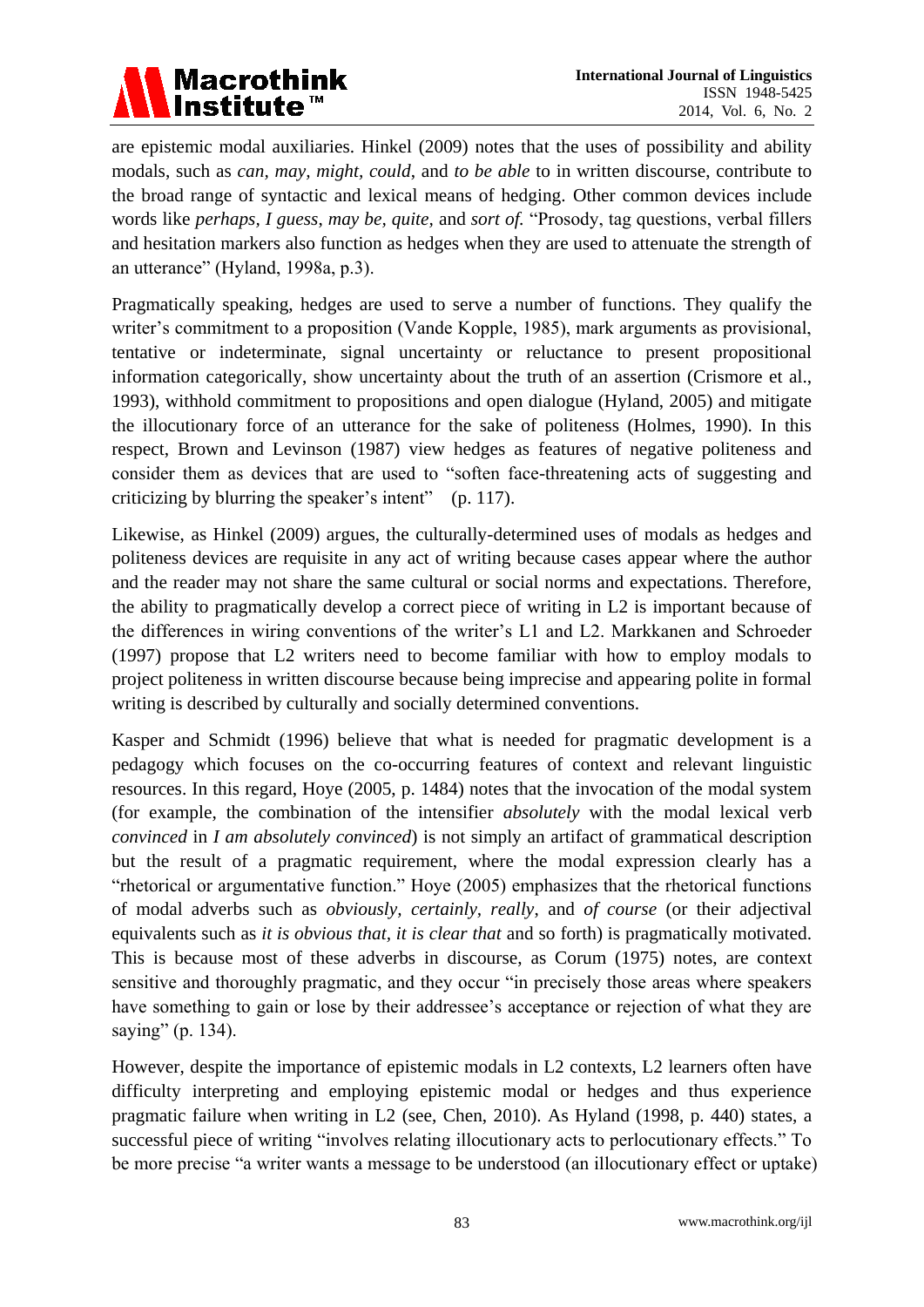

and to be accepted (a hoped for perlocutionary effect)." To achieve this perlocutionary effect, therefore, epistemic modal markers must be used in such a way that pragmatic failure is prevented. Such failure in a piece of writing, especially that of letter writing, takes place when politeness strategies are not taken into consideration or when the illocutionary force of the utterances is not mitigated (Holmes, 1990). This can result in pragmatic failure and thus in miscommunication.

In this study, an attempt is made to analyze the pragmatic functions of epistemic modal markers in EFL writing, the pragmatic strategies EFL learners use, and the pragmatic errors that can lead to miscommunication.

#### **3. The Present Study**

#### *3.1 Data collection*

One hundred participants took part in the study. The participants were both male and female and their age range was between 20 and 29. In order to clarify the status of the participants in terms of their general English proficiency, the Michigan English Language Assessment Battery was administered to both undergraduate and post graduate participants. As claimed by the test developers, all the items in the test were carefully pre-tested and therefore enjoyed a high level of reliability. The test comprised questions about grammar, vocabulary, cloze and reading passages. Each test item was assigned one point and therefore the overall score of the test was 95. Based on the result of the study, those participants who scored 1 standard deviation above the mean were considered as the higher proficient participants and those who scored 2 standard deviations below the mean were considered as the lower proficient participants.

After dividing the participants, the main phase of data collection was undertaken. At this stage, each participant was asked to write two letters, one on Topic A and one on Topic B. These face-threatening topics are provided below:

Topic A: Your younger brother is studying in a primary school that, as part of its policy, offers only limited playtime. It is your belief that playtimes help children to be more creative and sociable. Write a letter to the principal of the school and try to stress the importance of playtimes. Try to politely disagree with his/her policy and to convince him/her that a change in their policy is necessary.

Topic B: You are of a strong opinion that love at first sight should not be the main reason for marriage. When you realize that a very close friend of yours, who lives in a different city, has fallen in love with a person she/he does not know very well and has decided to marry him/her, you decide to send him/her a letter and argue in support of your opinion. In your letter try to stress the reasons why he/she should think twice about his/her decision. Use any argumentation or additional information you deem right to sound more convincing.

#### *3.2 Data Analysis*

In order to analyze the data, all the sentences in the collected letters were carefully examined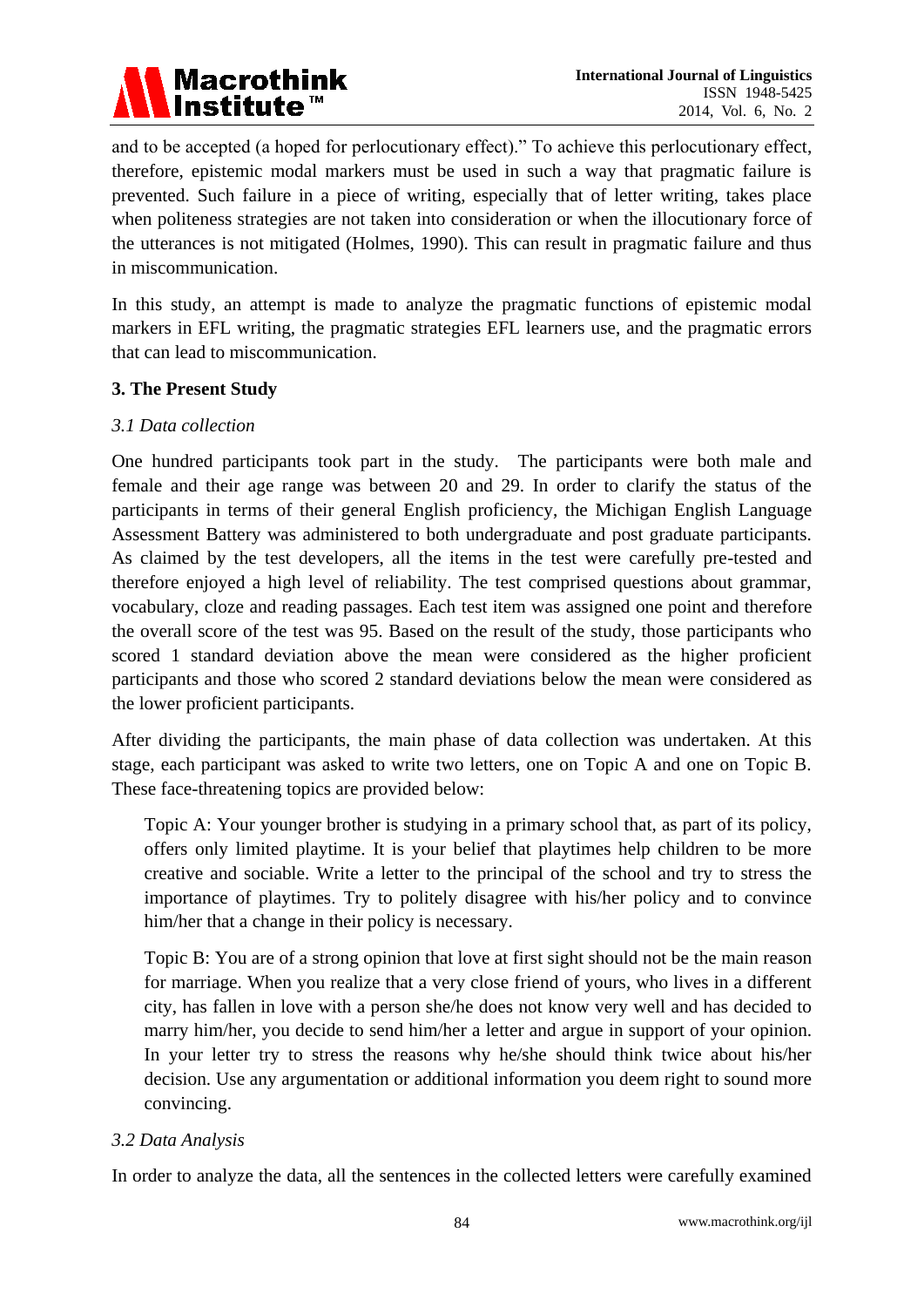

and those that included any instances of epistemic and deontic modal expressions were extracted for further investigation. The pragmatic functions of all modal markers were carefully analyzed (see Hyland & Milton, 1997)

#### **4. Results**

#### *4.1 Pragmatic Functions of Epistemic Modal Markers*

Analysis of the data corpus revealed the following pragmatic functions for formal letters:

- 1. Expressing lack of full commitment
- 2. Expressing hypothetical future possibilities
- 3. Expressing lack of evidence
- 4. Mitigating the force of the utterance

These pragmatic functions will be discussed below:

#### *A. Expressing lack of full commitment*

Sometimes, epistemic modals are used to indicate that the writer is not fully committed to the truth of the statements s/he has expressed or is going to express. Consider the following example:

 $[1]$ 

I have heard of you wisdom and I know that you will welcome any suggestion which **may** help.

In this example, extracted from a formal letter written by a female participant, the writer uses *'may'* to indicate that the suggestion she is going to give can possibly influence the addressee's decision and that she is not fully committed to the fact that her suggestion will definitely be of any use to the reader. The writer strategically uses the epistemic marker 'may' to express her suggestion with caution and provide the reader with an opportunity to evaluate the situation before changing his mind. This function of epistemic modal markers alleviates the illocutionary force of the statement and makes the statement appear less direct, thus more polite and possibly more convincing. Another example is provided below:

[2]

As the headmaster, you **may** be forced by practical constraints of curriculum requirements, however, you **may** notice that there is a sever trade off in that.

# *B. Expressing hypothetical future possibilities*

The analysis of the formal corpus revealed that epistemic modal markers were used, quite frequently, to refer to an action that was hypothetically assumed by the writer to take place in the future. In this function, all modal markers predicted an often negative action that would possibly take place in the future. Consider the following examples: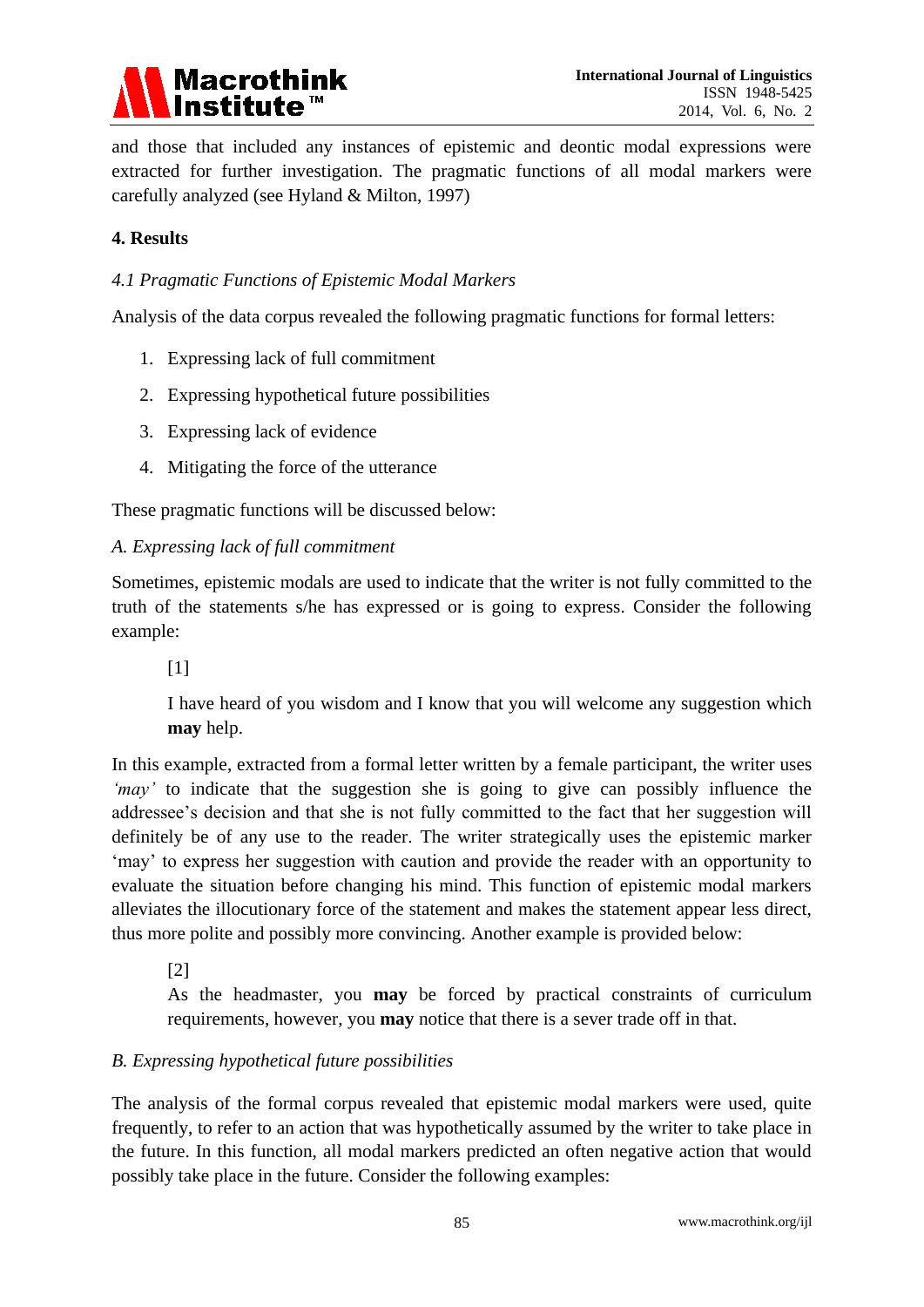

[5] They **may** become shy and reluctant [6] They **maybe** become passive learners

As the examples cited above show, the writers used 'may' and 'maybe' to refer to the effect of the addressee's decision on the future of the students. That is, if the school policy is not changed, there is the possibility that the students may turn into shy and passive human beings. These are only hypotheses that are strategically made by the addresser to make his/her statements appear more believable and convincing.

#### *C. Expressing lack of evidence*

The analysis of the data revealed that epistemic modal markers were often used to strategically compensate for the writer's lack of evidence for the knowledge claim s/he has expressed. In other words, the writer used epistemic modals because s/he was either not sure or was reluctant to present his/her propositional information categorically (Lewin, 2005). Since the writer did not have enough confidence in the truth of the information, s/he presented his/her statements with doubt and hesitation so that, upon the reader's disagreement, his/her face could be saved.

Consider this example:

[7] Children need to get along with each other as this **may** help them to have a better social life

As example [7] shows, the writer provided the reader with the knowledge claim "children need to get along with each other because it helps them to have a better social life", but since the writer did not have enough evidence or a reputable source for his claim, he used the epistemic modal marker 'may' to account for his lack of evidence. Here is another example:

# [8]

This policy **might** be effective for adult students, but I **doubt**, it is useful for children.

# *D. Mitigating the illocutionary force*

The last pragmatic function of epistemic modal markers in the formal corpus is the mitigation of the illocutionary force of the statements for the sake of politeness (Holmes, 1990). As Borwn and Levinson (1987) note, some communicative acts, such as requests and offers, can threaten the hearer's negative face, positive face, or both, and therefore are referred to as face threatening acts (FTAs). In this study, the communicative act of requesting was an FTA because of not only the nature of the request, but also the difference between the social status of the writer and the reader. Therefore, the illocutionary force needed to be mitigated by the writer to save the face of both parties.

[9]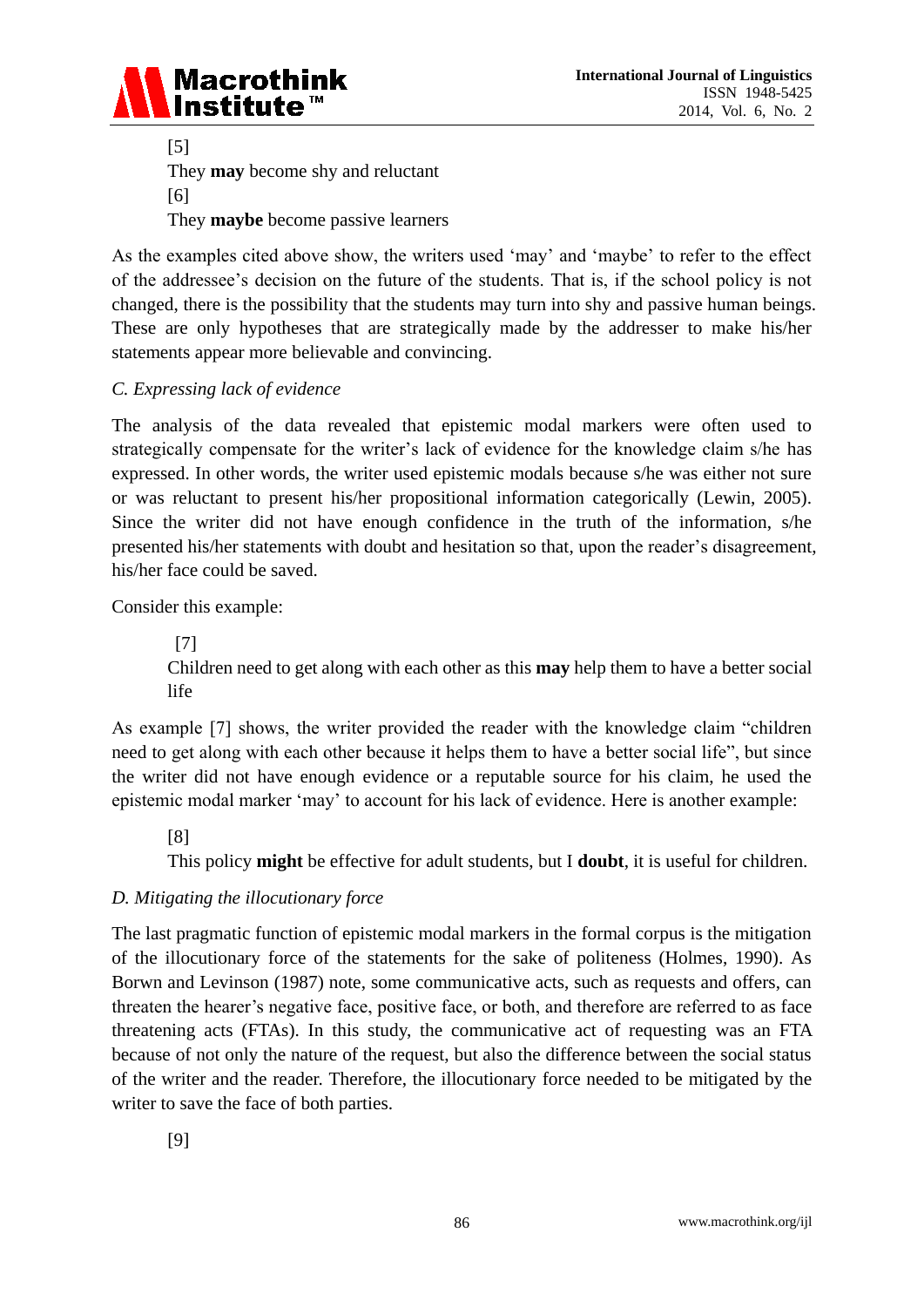

If it is possible for you, think about my suggestion, consider them as some **opinions** which **may** be helpful and then again, if **possible** change the school's schedule and try to have more playtimes.

[10]

I **think** it **might** be better for you, as the principal of this school, to think about changing your policy.

As the examples show, the writers used different epistemic modal markers to mitigate the illocutionary force of their statements so that they do not appear unduly authoritative and assertive.

It is also worthwhile to note that the functions found in our formal corpus could not easily be placed under one particular category because the pragmatic functions sometimes overlapped. Consider the following example:

[11]

I **believe** that (of course this is just my **idea**!) break time **may** have negative effect on the learning process.

The analysis of the informal corpus, in which the writer had to persuade the reader to think twice about his/her rather hasty decision to get married, also revealed several recurring pragmatic functions:

- 1. Expressing lack of commitment
- 2. Expressing opinion
- 3. Expressing hypothetical future or past possibilities

# *A. Expressing lack of commitment*

Similar to the formal corpus, the informal corpus also included examples that conformed to the main pragmatic functions of epistemic modals and hedging devices, i.e. expressing lack of full commitment to the truth of statements. In this function, the sentences are modalized to show the writer's hesitation and uncertainty about the knowledge claim he makes. Our corpus revealed many examples of this function, two of which are provided below:

[12]

Love at first sight **might seem** like a romantic reason but it does not guarantee martial success.

[13]

I totally understand that you **may** feel lonely.

In both of the above-mentioned examples, the writers presented their statements with caution so as not to appear fully committed to the knowledge claim they are about to make.

# *B. Expression of opinion*

The analysis of the informal corpus revealed several examples in which epistemic modal markers were used to express the writers' opinion. It is worth noting that opinions in the informal corpus were most frequently expressed by subordinate constructions. Here are two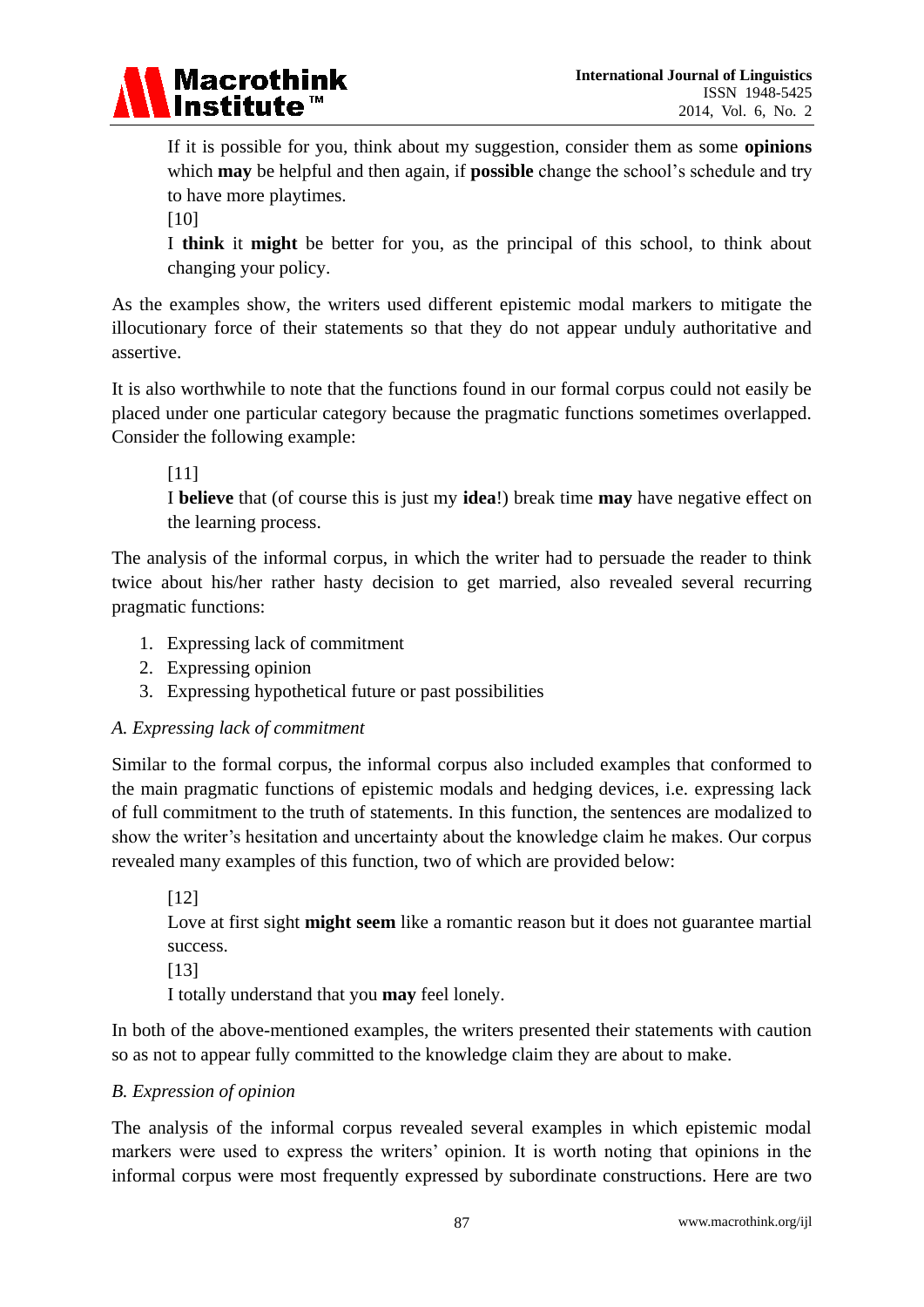

examples:

[14] I **think** Ehsan has behaved too hasty, don't you agree with me? [15] I **think** you love his being a musician.

*C. Expressing hypothetical future or past possibility* 

The informal corpus also revealed several uses of epistemic modals that were used to form a future- or past-oriented hypothesis about the consequence of the addressee's decision. All the examples found in this corpus were cases of deductions, suppositions, and hypothesis made by the writer. Consider the following future-oriented hypothesis:

[16]

At first he **may** fall in love with everyone who seems lovely, but he **may** soon realize that she is not the one.

 $[17]$ 

If you regret even a little one, you **may** regret in the future.

Example [17], for instance, is an attempt by the writer to predict a possible situation to which the reader is oblivious. The writer is using the epistemic auxiliary 'may' to draw the reader's attention to the neglected possibilities that if taken into consideration could lead to a better decision. Consider the following examples in which the hypothesis were made with a reference to an imaginary or probable past:

[18]

**Maybe** he has done something considerable which implies a personality you like.

[19]

Without her senseless hast, she **might have** reached a love that could help her be happy for the rest of her life.

This function is different from 'expression of opinions' in that in the former the writer considers another possible world within which the occurrence of that particular action could be possible. In the latter, however, the epistemic markers are used merely for expressing opinions. As a matter of fact, expressing hypothetical past or future has more common grounds with the function of 'expressing lack of commitment' because neither of them can be presented categorically as the writer is not absolutely certain about the hypothetical conjectures he is making. However, the two categories are different because hypothetical possibilities have reference to a possible future action or a possible occurrence of an action in the past to which the reader or the addressee is totally oblivious.

# *4.2 Pragmatic Strategies Used for Hedging*

This study also revealed that in addition to epistemic modal markers that are used to hedge the statements, un-modalized sentences can be used to function both as a hedge and a booster. The analysis of the formal letters showed that in their argumentations, which primarily aimed at persuading the reader, higher proficient EFL learners gave a plethora of references to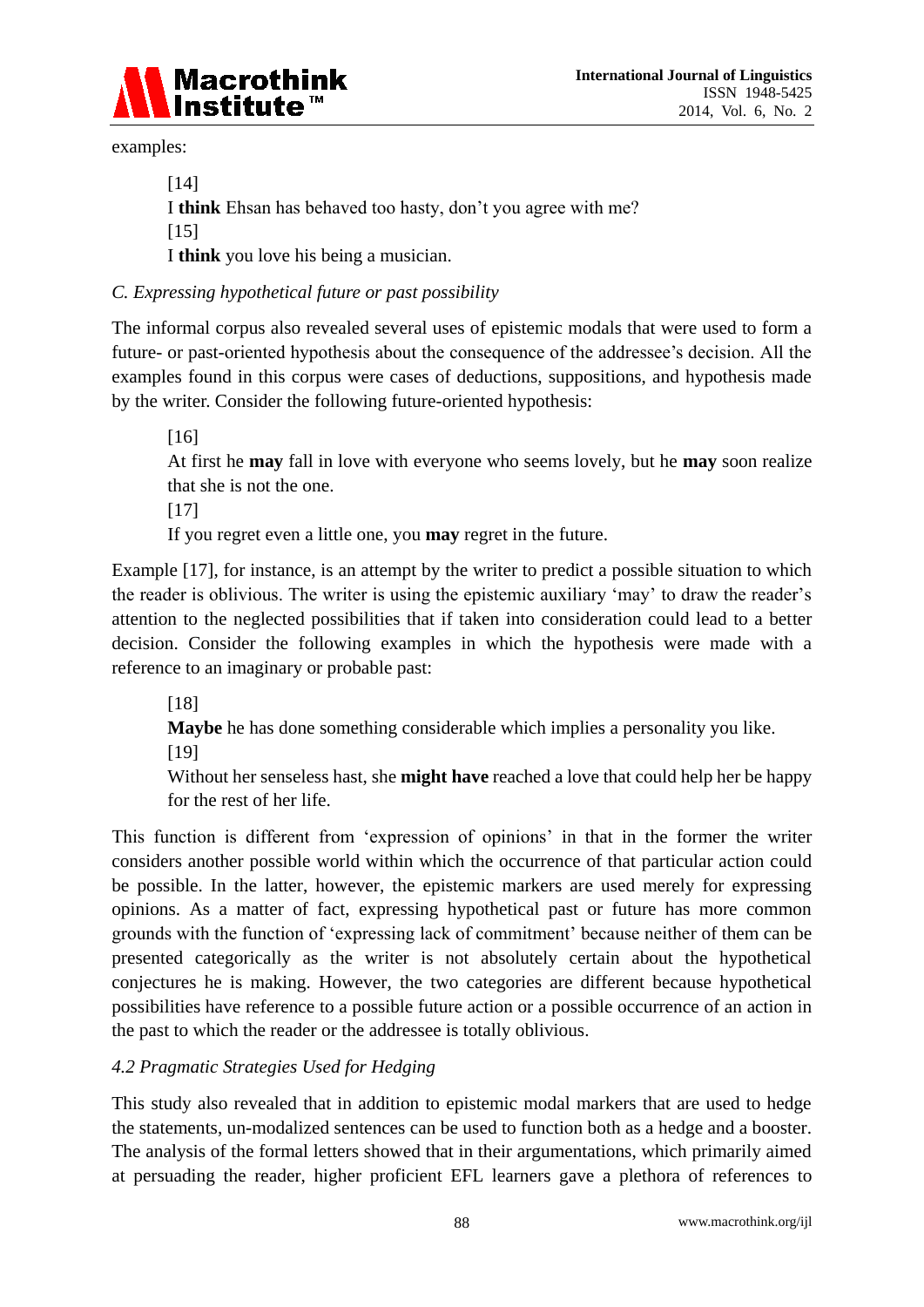# Macrothink<br>Institute™

different academic articles they claimed to have read, or to what they believed a psychologist would have said in this regard. For example, in the formal letters where they had to convince the principal of the school to increase the amount of playtime, frequent references were given to different pieces of research. Consider these examples:

[20]

**Mag (2012)** stresses the fact that playtime helps children relive various tensions that suffer in educational settings as well as at home. Besides, **Khale Shadooneh (2010)** asserts that playtime may be used as a genuine opportunity whereby children can be trained to take social roles and fulfill fancy responsibilities.

[21]

Recently, I have read an **article in a psychological journal** about the influence of playing not only on the process of growing up but also on the sociability of children of age 5-12. Here, below are some bits of its interesting argumentations.

[22]

According to my knowledge which is based on reading many **psychological books and articles**, increasing playtime in different countries has had a positive effect on primary school students' motivation and creativity.

It is also worth noting that giving citations and references to other academic figures have many different functions amongst which we can refer to attribution of information or activity to an author, exemplification, giving further sources, evaluation of other studies, establishing links between different source, and comparison of one's own findings or interpretation with other sources (see Petric, 2007).

Even so, the corpora under investigation revealed that giving reference to higher academic figures can pragmatically be used as a strategy to persuade the reader. In the above-mentioned examples, references to other academic figures or articles were used to give further credit to the writer's knowledge claims and arguments. Examples [21] and [22] were cases in which, by giving references to academic figures and articles, the authors advocated the positive effect of playtimes and left the addressee to evaluate the school's policy. Nevertheless, there were other cases of giving references which not only included references to academic figures but also uses of deontically modalized statements. Consider the following examples:

[23]

As far as I know studies and new researches have revealed that children **must** be given enough playtimes at school.

[24]

Honestly speaking, according to psychologists, playing is so **essential** for the mental and physical development of children.

In [23] and [24], the writer directly drew the reader's attention to the issue in question by using the deontic modals 'must' and 'essential' and presented his request in such a way so as to avoid the possibility of the reader's refusal. Thus, he resorted to other academic figures to mitigate the force of his statements by claiming that the deontically modalized request is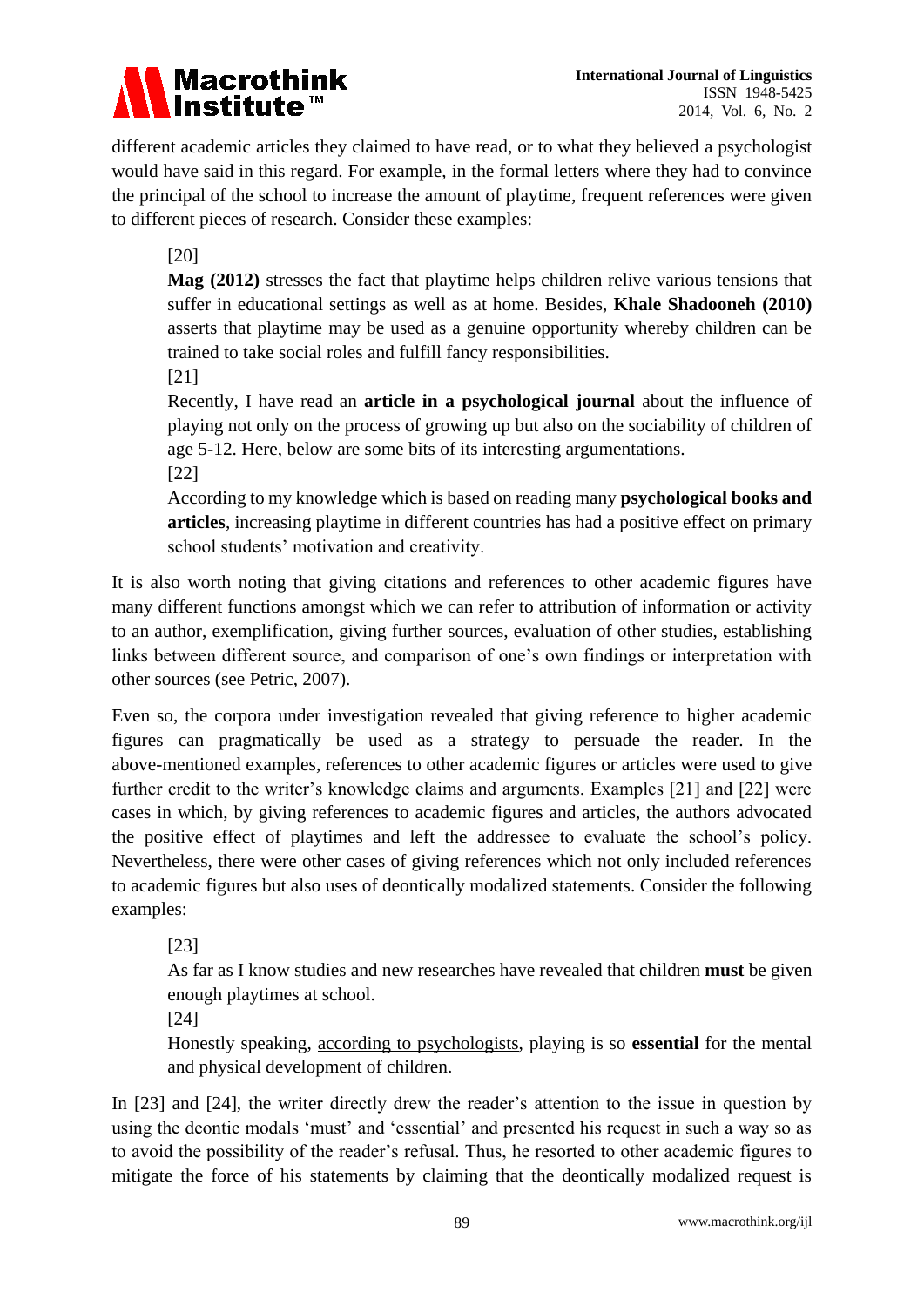

made by the authorial figure not the writer.

In contexts where the writer needed to make an attempt to persuade the reader, the writer often tended to benefit from giving references to claims made by others in order to a) give further credits to his/her knowledge claim, hence to *boost* the truth of his statements; and b) to save his face by making an academic figure the subject of his deontically modalized request and in this way *hedge* the statement by claiming that the illocutionary force is intended by someone other than the writer.

# *4.3 Pragmatic Strategies Used for Persuasion*

The familiarity of the researcher with most of the participants revealed that none of the participants had the age or level of education they created in the letters. The formal corpus revealed that the L2 learners across both levels of proficiency often created an imaginary persona for themselves and developed their letters in accordance with the features of the persona they assumed they had. Consider the following examples:

[25]

As a **psychologist** I feel that I need to draw your attention to the fact that forbidding children from having playtime will doubtlessly lead to some psychological disorder. [26]

As a **pre-school teacher**, I recommend you to change your policy at school, because as I explained for you in this letter playing has a lot of advantages for children's brain connections. Thank you for taking the time to read this letter. If you need to contact me you can reach me at (001) 566-769356.

[27]

I have been **a pre-school** teacher for five years and **my few years of experience tell me** one thing that children need to play.

In the examples cited above, the writers made an attempt to create a condition within which their face-threatening requests would not be confronted with disagreement or opposition. By providing an authorial persona, the writers created a situation within which they would appear more assertive. This seems to give them the ability to directly mention their requests, and as a result highlight and boost the importance of their statements.

Another strategy frequently observed in both corpora was the recurrent combination of hedges and boosters. The analysis of the data showed that the writers often combined these two devices to a) modify the assertions that they make, b) to tone down uncertain or potentially risky claims, and c) to emphasize on what they believe to be correct (Hyland, 2000). The combination of the two strategies of hedging and boosting often tended to cluster together "modally harmonic combinations" (Lyons, 1977, p. 807). Consider the following example:

# [28]

Although it **seems a tiny and simple** issue but at the same time it is **important** in long run.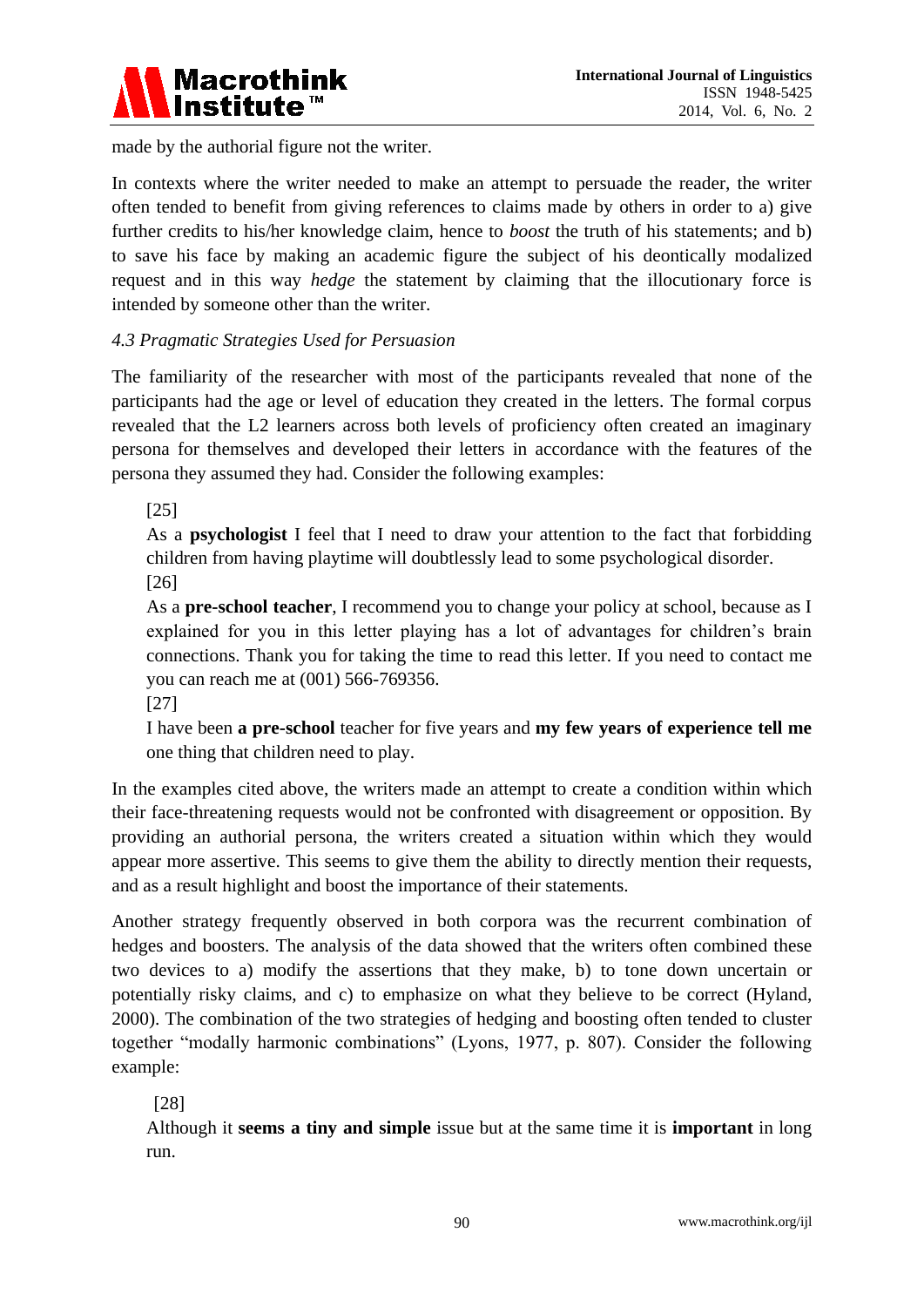

As Hu and Cao (2011) note, hedges and boosters are, in a sense, two sides of the same coin because they allow the writer to adjust their uncertainty or certainty about a proposition. Differently put, in this adjustment, the writer makes a balance between the hedged and the boosted statements by withholding or strengthening the commitment to the position and by opening or closing the dialogue with the reader. In this skillful manipulation, the writer both presents his epistemic stance towards the knowledge claim he asserts by hedging the proposition and presents himself as a competent figure whose opinions is of importance. Additionally, this strategy made the statements appear more polite and indirect. Consider the following examples in which the hedged statements are in bold and the boosters are underlined:

[29]

**In my opinion**, playtimes have a great importance.

[30]

Our very personal experience **may** also be a significant proof in favor of playtime paramount importance.

[31]

I know that your policy is to persuade the students to study more and help them not to lose their concentration. This policy **might** be effective for adult students but I **doubt**, it is useful for children. I have some reasons for my **opinion**…

In example [31], for instance, the clause that follows the phrase *'I know'* is a booster whose illocutionary force is mitigated by means of the hedging devices in the second sentence. The modal auxiliary '*might*' and the modal verb *'doubt'* are used to hedge the strength of the clause following *'I know'*.

# **5. Discussion**

It is clear that the use of epistemic modality to explicitly signal the writer's attitude is important in writing (Hyland, 1998). This highlights the important role of modal markers in argumentative writing and lends further validity to the importance of pragmatic functions of epistemic modals in developing a pragmatically successful piece of writing.

Examination of the formal letters, in particular those written by lower proficient learners, revealed that there were cases of pragmatic failure in which the writer failed to take into account the pragmatic strategies needed to deal with a face-threatening act such as requesting and persuading. Consider the following example:

# [32]

**Accept that free** play should not be expected to have measurable outcomes.

Notwithstanding the fact that the nature of the topics called for the consideration of politeness strategies, some of the writers failed to take into account the social difference between the reader and the writer and used flat imperatives in their in their formal letters as in [32]. As Searle (1979) notes, requirements of politeness usually make the use of flat imperatives inappropriate in normal contexts and the speakers or the writers are; therefore, prone to find indirect means to reach their illocutionary goals. The use of flat imperatives in such formal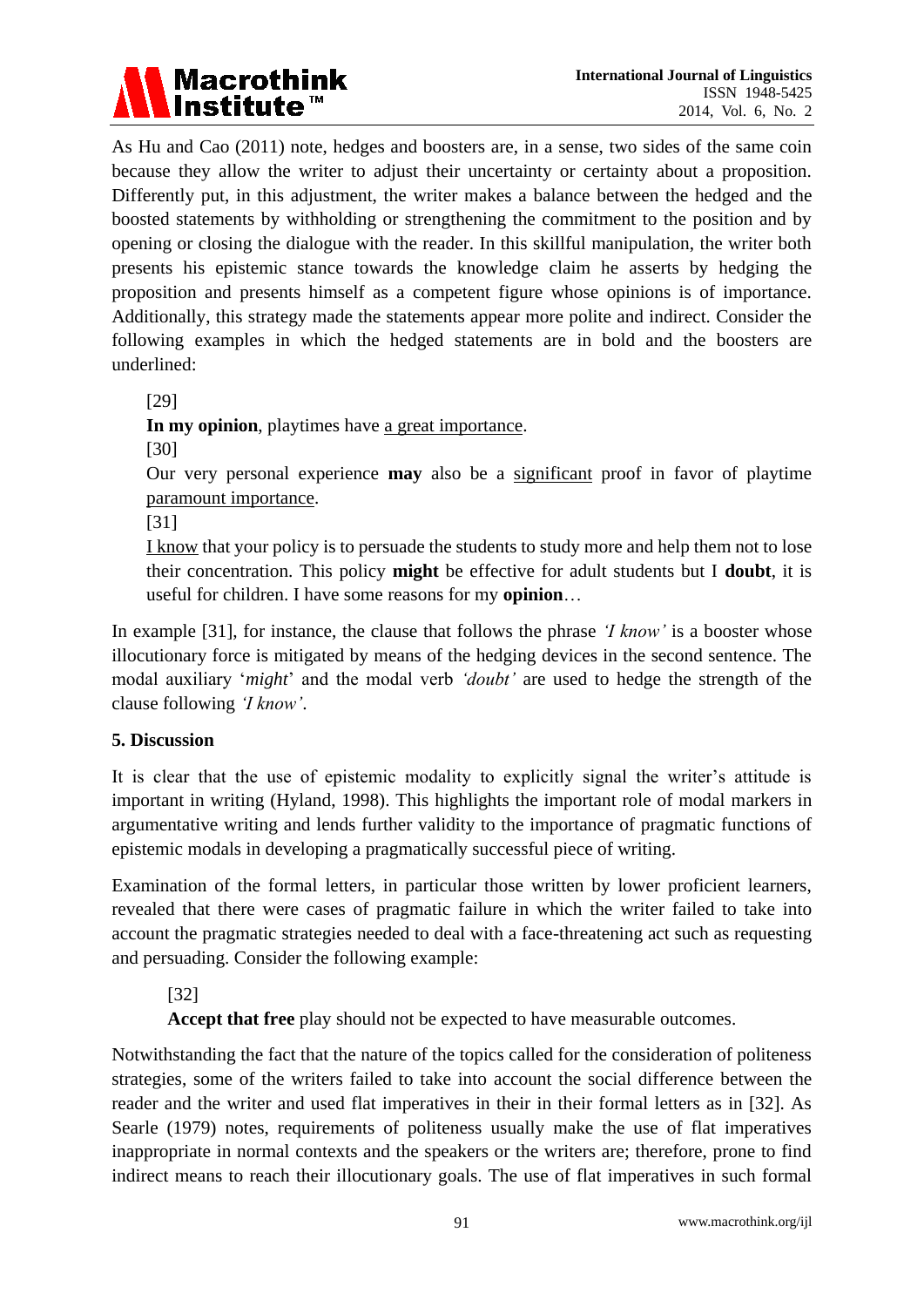

context can only be attributed to lack of pragmatic knowledge.

Such mistakes made by L2 writers point to a need for acquiring a working knowledge of pragmatic aspects of the second language. In this regard, Haugh (2007) believes that pragmatic knowledge is now seen as an important facet of the second language learning process. This is due to the fact that pragmatic knowledge can help learners avoid mistakes like the following:

[33]

I **strongly disagree with each and every single opinion** you stated on that matter.

Example [33], extracted from the formal letters of less proficient learners, also shows comparable pragmatic infelicities triggered by lack of epistemic knowledge which ultimately made the statement sound imposing and rather impolite. There were other examples of pragmatic failure caused by the writer's lack of attention to the formality requirements of the context. This caused the statements to sound rather informal and impolite because the writer failed to take into consideration the difference in the social status of the addressee (the principal of the school) and the addressor (sister or brother of a young boy in an elementary school). Consider other similar examples:

[34] **I can't figure out why you decided this change**  [35] According to above-mentioned reasons, I request you to be **more careful** about your students' playtimes. [36] **Don't you think** it's better to increase playtime for them?

The analysis of the pragmatic failure of the less proficient learners reveals that the process of developing L2 pragmatic knowledge is sequential. This means that, given the right amount of instruction, the lower proficient writers can steadily accumulate their pragmatic knowledge of how to use epistemic modal markers appropriately to develop pragmatically accurate pieces of writing.

The findings of the study support previous research in the field (Bardovi-Harlig & Dörnyei, 1998; Bardovi-Harlig & Hartford 1993; Chen, 2010), which suggests the existence of a process through which learners move between different levels of language acquisition and cannot, pragmatically speaking, extend from one level to another before the basics of the first level are acquired.

Therefore, as Chen (2010) observes, the awareness of L2 learners' acquisitional processes cannot be overlooked and should be explicitly stressed by language teachers in real language classrooms. Therefore, in keeping with the importance of knowing the pragmatics of modal markers in developing an appropriate piece of writing, the findings of this study revealed that EFL learners need more assistance:

1) To be able to distinguish the social status of the audience and address the reader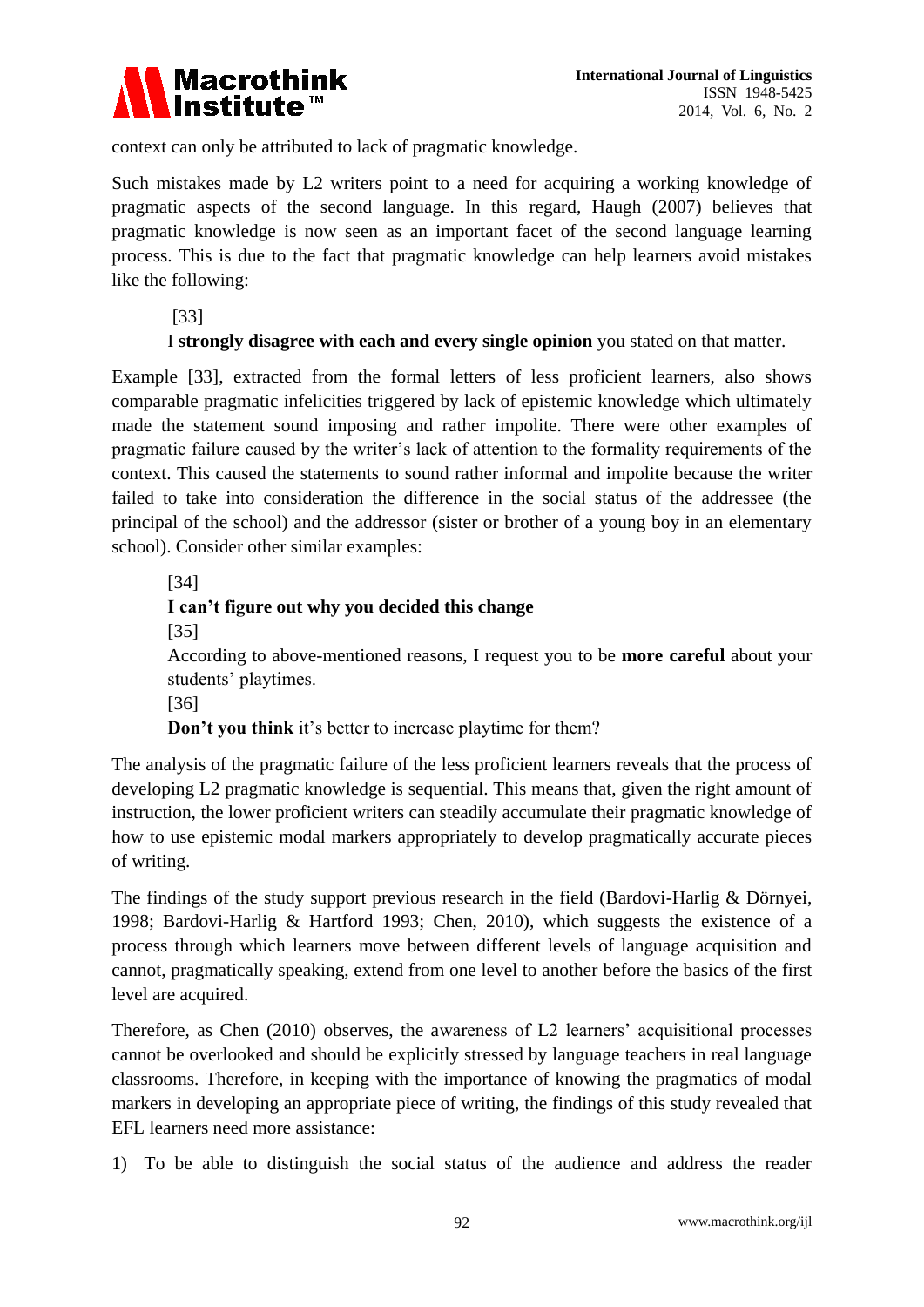

accordingly.

- 2) To carefully select the correct epistemic device and place it in combination with their arguments to fulfill the rhetorical purpose of the intended speech act.
- 3) To be able to mitigate the illocutionary force of their FTA to actualize the intended action without pragmatic failures
- 4) To be aware of the pragmatic differences of the deontic modal auxiliaries *should* and *must* and the semi-modals *have to*, *got to, ought to*, *need to,* and the modal idiom *had better*.
- 5) To learn about the co-occurring devices also known as modal harmonic phrases.

# **References**

Bardovi-Harlig, K., & Dornyei, Z. (1998). Do language learners recognize pragmatic violations? pragmatic vs. grammatical awareness in instructed L2 learning. *TESOL Quarterly, 32,* 233-259. http://dx.doi.org/10.2307/3587583

Bardovi-Harlig, K., & Hartford, B. S. (1993). Learning the rules of academic talk: A longitudinal study of pragmatic change. *Studies in Second Language Acquisition, 15*, 279-304. http://dx.doi.org/10.1017/S0272263100012122.

Blum-Kulka, S., J. House, & G. Kasper. (1989). *Cross-cultural Pragmatics: Requests and Apologies.* Norwood, NJ: Ablex.

Brown, P., & Levinson, S. (1987). *Politeness: Some Universals in Language Usage*. Great Britain: Cambridge University Press.

Chen, E. (2006). The development of e-mail literacy: from writing to peers to writing to authority figures. *Language Learning and Technology 10*(2)*,* 35–55. [Online] Available: http://llt.msu.edu/vol10num2/chen/default.html

Chen, H. (2010). Contrastive learner corpus analysis of epistemic modality and interlanguage pragmatic competence in l2 writing. *Arizona Working Papers in SLA & Teaching, 17*, 27-51. [Online] Available: http://w3.coh.arizona.edu/awp/

Corum, C. (1975). A pragmatic analysis of parenthetic adjuncts. In: Grossmann, R.E., et al. (Eds.), *Papers from the Eleventh Regional Meeting of the Chicago Linguistic Society. University of Chicago*, pp. 131–141.

Crismore, A., Markkanen, R., & Steffensen, M. (1993). Metadiscourse in persuasive writing: A study of texts written by American and Finnish university students. *Written Communication*, *10*(1), 39-71. http://10.1177/0741088393010001002

Haugh, M. (2007). Emic conceptualizations of (im)politeness and face in Japanese: Implications for the discursive negotiation of second language learner identities. *Journal of Pragmatics, 39,* 657–680. http://dx.doi.org/10.1016/j.pragma.2006.12.005

Hinkle, E. (2009). The effects of essay topics on modal verb uses in L1 and L2 academic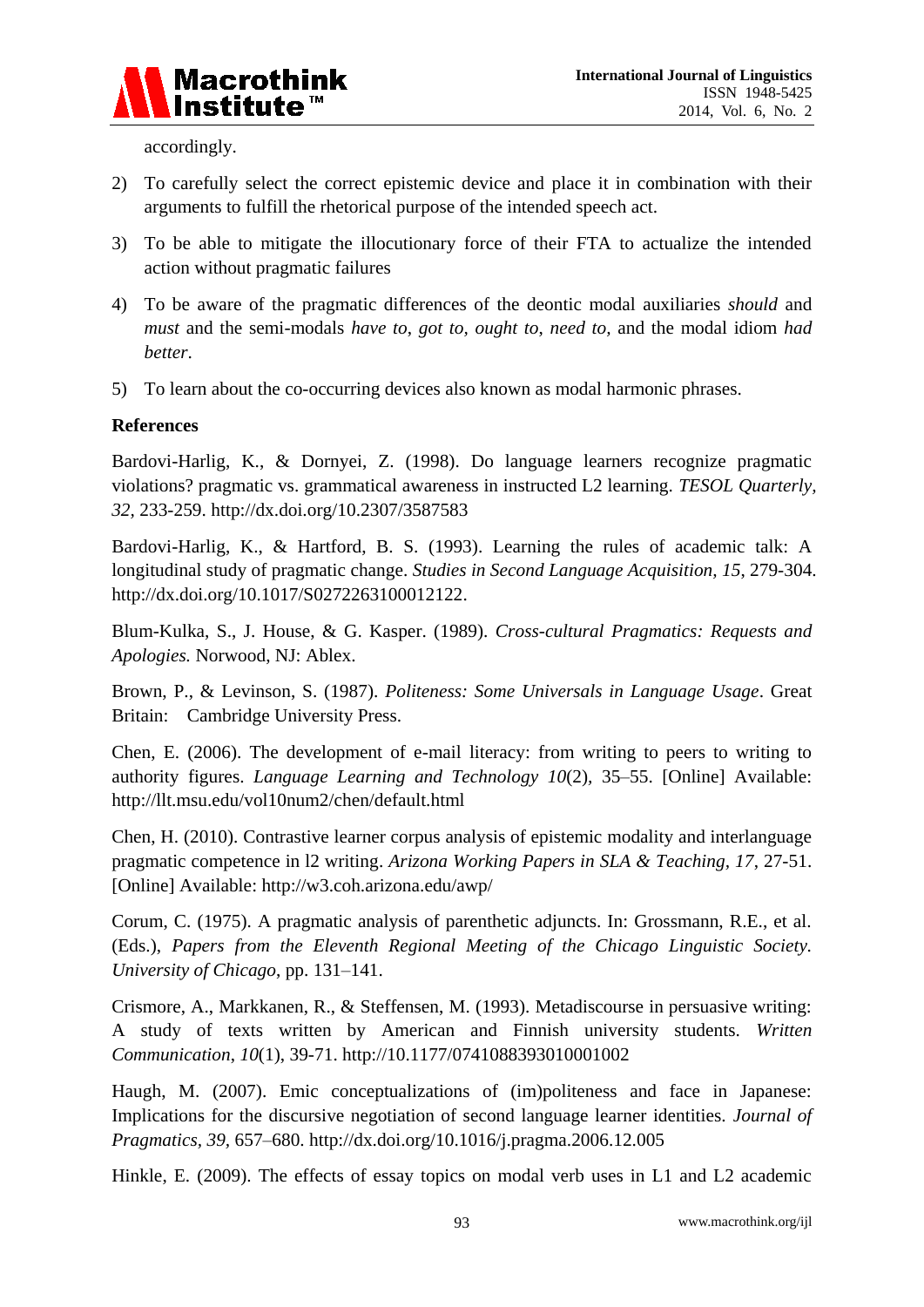

writing. *Journal of Pragmatics, 41*, 667–683. http://dx.doi.org/10.1016/j.pragma.2008.09.029

Holmes, J. (1990). Hedges and boosters in women's and men's speech. *Language and Communicatio*n*, 10*(3), 185-205.

Hoye, L.F. (2005). You may think that; I couldn't possibly comment! Modality studies: contemporary research and future direction, Part I. *Journal of Pragmatics, 37*, 1295–1321. http://dx.doi.org/10.1016/j.pragma.2005.01.004

Hu, G., & Cao, F. (2011). Hedging and boosting in abstracts of applied linguistics articles: A comparative study of English- and Chinese-medium journals. *Journal of Pragmatics, 43,*  2795–2809. http://dx.doi.org/10.1016/j.pragma.2011.04.007.

Hyland, K. (1994). Hedging in Academic Writing and EAP Textbooks. *English for Specific Purposes*, *13*(3), 239-256. http://dx.doi.org/10.1016/0889-4906(94)90004-3.

Hyland, K. (1998a). Hedging in scientific research articles. Amsterdam: John Benjamins.

Hyland, K. (1998b). Persuasion and context: The pragmatics of academic metadiscourse. *Journal of Pragmatics, 30*, 437-455. http://dx.doi.org/10.1016/S0378-2166(98)00009-5

Hyland, K. (2000). Hedges, boosters and lexical invisibility: Noticing modifiers in academic texts. *Language Awareness, 9*(4), 179-197. http://10.1080/09658410008667145

Hyland, K. (2005). *Metadiscourse*. Exploring Interaction in Writing. London: Continuum.

Hyland, K., & Milton, J. (1997). Qualification and certainty in L1 and L2 students' writing. *Journal of Second Language Writing, 6*(2), 183-205. http://dx.doi.org/10.1016/S1060-3743(97)90033-3

Kasper, G., & Schmidt, R. (1996). Developmental issues in interlanguage pragmatics. *Studies in Second Language Acquisition, 18,* 149–169. http://dx.doi.org/10.1017/S0272263100014868

Lewin, B. (2005). Hedging: an exploratory study of authors' and readers' identification of 'toning down' in scientific texts. *Journal of English for Academic Purposes, 4,* 163–178. http://dx.doi.org/10.1016/j.jeap.2004.08.001

Lyons, J. (1977). *Semantics*. Cambridge: Cambridge University Press.

Markkanen, R., & Schroeder, H. (1997). Hedging: a challenge for pragmatics and discourse analysis. In: Markkanen, R., & Schroder, H. (Eds.), *Hedging and Discourse: Approaches to the Analysis of a Pragmatic Phenomenon in Academic Texts* (pp. 3–20). Berlin: Walter de Gruyter.

Mauranen, A. (1993). *Cultural Differences in Academic Rhetoric*. Frankfurt: Peter Lang.

Milton, J. & Hyland, K. (1999). Assertions in students' academic essays: A comparison of L1 and L2 writers. In R. Berry, B. Asker, K. Hyland, & M. Lam (Eds.), *Language Analysis, Description and Pedagogy* (pp. 147-161). Hong Kong: HKUST.